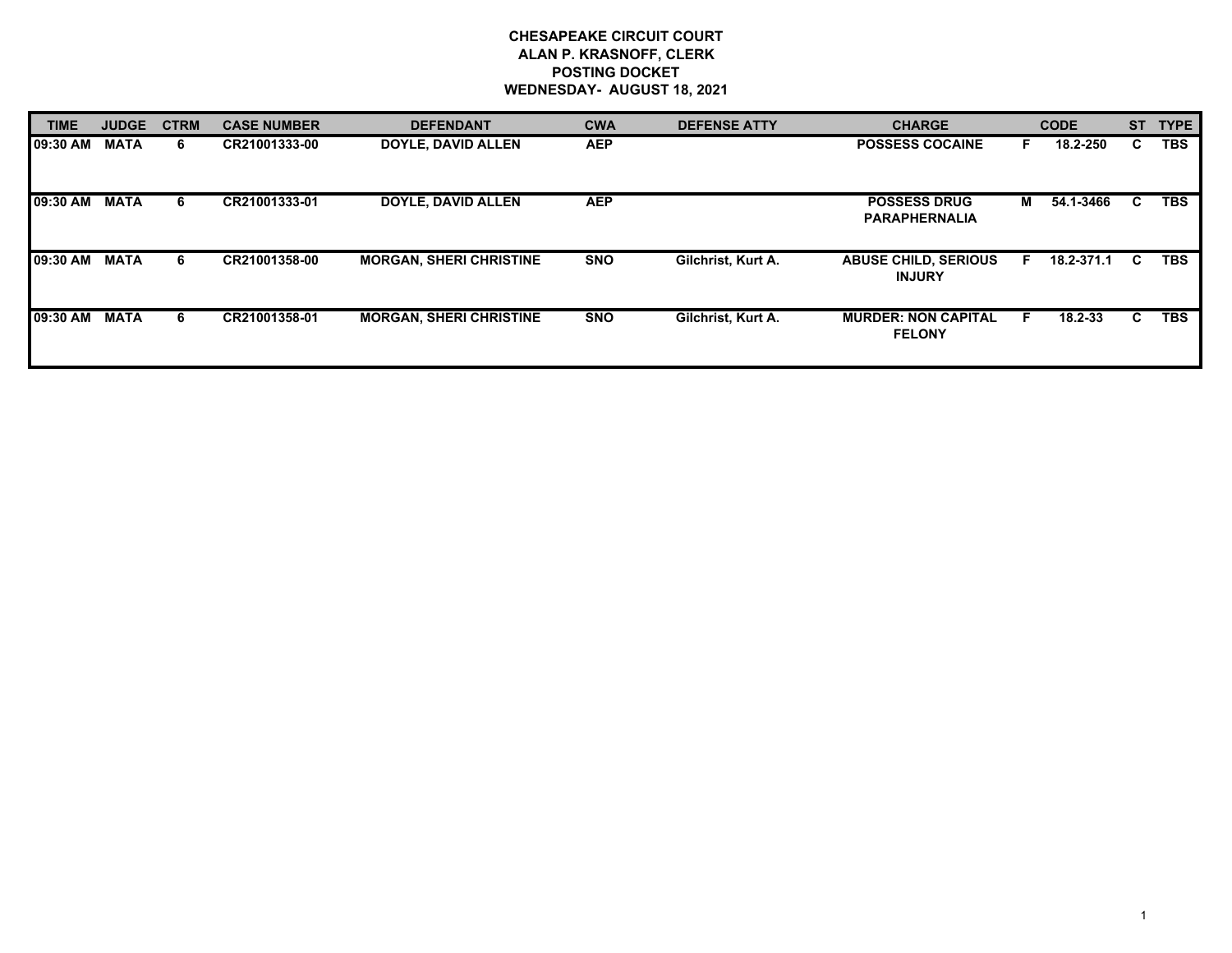## **CHESAPEAKE CIRCUIT COURT CIVIL MOTIONS DOCKET WEDNESDAY, AUGUST 18, 2021**

| <b>Hearing</b><br><b>Time</b> | Judge      | Court-<br>room          | Case#              | <b>Plaintiff</b>                             | <b>Defendant</b>             | <b>Plaintiff Attorney</b>                | <b>Defendant Attorney</b> | <b>Hearing</b><br><b>Type</b> | <b>Duration</b>  |
|-------------------------------|------------|-------------------------|--------------------|----------------------------------------------|------------------------------|------------------------------------------|---------------------------|-------------------------------|------------------|
| 09:00 AM                      | <b>JWB</b> | $\mathbf{1}$            | CL21003074-00      | <b>EDWARDS, BREANA</b><br><b>LAUREN</b>      | <b>EDWARDS, JEMEL JAMES</b>  | <b>GRAVES, RYAN B</b>                    | <b>PROSE</b>              | <b>COMP</b>                   | 15M 0 H 0 D      |
| 09:00 AM                      | <b>JWB</b> | $\mathbf{1}$            | CL21003074-00      | <b>EDWARDS, BREANA</b><br><b>LAUREN</b>      | <b>EDWARDS, JEMEL JAMES</b>  | <b>GRAVES, RYAN B</b>                    | <b>PROSE</b>              | <b>SC</b>                     | 45M 0 H 0 D      |
| 09:00 AM RAB                  |            | 5                       | CL18001008-00      | <b>RIDDICK, CHRISTI</b><br><b>SHANIELLE</b>  | <b>MAST, SHAUN DANIEL</b>    | <b>DENSLOW, KEITH</b>                    | <b>PROSE</b>              | $\overline{D}$                | M H D            |
| 09:00 AM                      | <b>RAB</b> | 5                       | CL19008470-00      | <b>WALLACE, RANDY; JR</b>                    | <b>WALLACE, JASMINE</b>      | <b>O, VANIA M</b>                        | <b>PROSE</b>              | <b>SC</b>                     | 30M 0 H 0 D      |
| 09:00 AM RAB                  |            | 5                       |                    | CL21004771-00 ESTATE OF ROBERT E KING<br>JR. | KING, ROBERT E; III          | <b>PROSE</b>                             | <b>PROSE</b>              | <b>APTG</b>                   | 0M1H0D           |
| 11:00 AM                      | <b>RAB</b> | $\overline{\mathbf{5}}$ |                    | CL21003617-00 TOLBERT, DAVID GERSHON         | $\lambda$                    | <b>PROSE</b>                             | <b>PROSE</b>              | FD                            | 15M 0 H 0 D      |
| 11:30 AM                      | <b>RAB</b> | <b>WEBX</b>             | CL19004032-00      | <b>PLANTEN, JANICE</b><br><b>ELIZABETH</b>   | <b>PLANTEN, DAVID ALLEN</b>  | <b>ROS-PLANAS, RITA</b><br><b>CARTER</b> | <b>HAMLET, BENJAMIN H</b> | <b>PTC</b>                    | M H D            |
| 12:00 PM                      | <b>RAB</b> |                         | WEBX CL19004032-00 | IN RE JUVENILE APPEAL                        | IN RE JUVENILE APPEAL        | <b>EASTON, KURT</b>                      | <b>GRAVES, RYAN</b>       | <b>MOT</b>                    | 30M 0 H 0 D      |
| 09:00 AM                      | <b>RDS</b> |                         | WEBX CL21004082-00 | <b>HILLARD, DONNA</b>                        | <b>NICHOLS, WILLIAM HOPE</b> | <b>LARKIN, ANN H</b>                     | <b>PROSE</b>              |                               | APTG 30M 0 H 0 D |
| 09:30 AM                      | <b>RDS</b> | <b>WEBX</b>             |                    | CL21002645-00 CHANDLER, BRIAN STEVEN         | <b>TAYLOR, SHANTE TASHON</b> | PFEIFFER, EDRIE                          |                           | <b>FD</b>                     | 15M 0 H 0 D      |
| 10:00 AM                      | <b>RDS</b> |                         | WEBX CL21001092-00 | <b>WARD, WESLEY</b>                          | <b>ROMANCYZK, STEPHEN T</b>  | <b>CHAPMAN, NATHAN A</b>                 | <b>PROSE</b>              |                               | COMP 15M 0 H 0 D |
| 11:00 AM                      | <b>RDS</b> | <b>WEBX</b>             | CL20008141-00      | <b>MOSBY, WILLIAM J</b>                      | <b>MOSBY, CRYSTAL Y</b>      | <b>MORENO, KENNETH A</b>                 | <b>PROSE</b>              | <b>PL</b>                     | 45M 0 H 0 D      |
| 11:00 AM                      | <b>RDS</b> |                         | WEBX CL20008141-00 | <b>MOSBY, WILLIAM J</b>                      | <b>MOSBY, CRYSTAL Y</b>      | <b>MORENO, KENNETH A</b>                 | <b>PROSE</b>              |                               | COMP 15M 0 H 0 D |
| 09:00 AM                      | <b>RGM</b> | 3                       | CJ20-28-00; -01    | IN RE JUVENILE APPEAL                        | IN RE JUVENILE APPEAL        |                                          | ALLEN, ALYSHA             | <b>MOT</b>                    | 30M 0 H 0 D      |